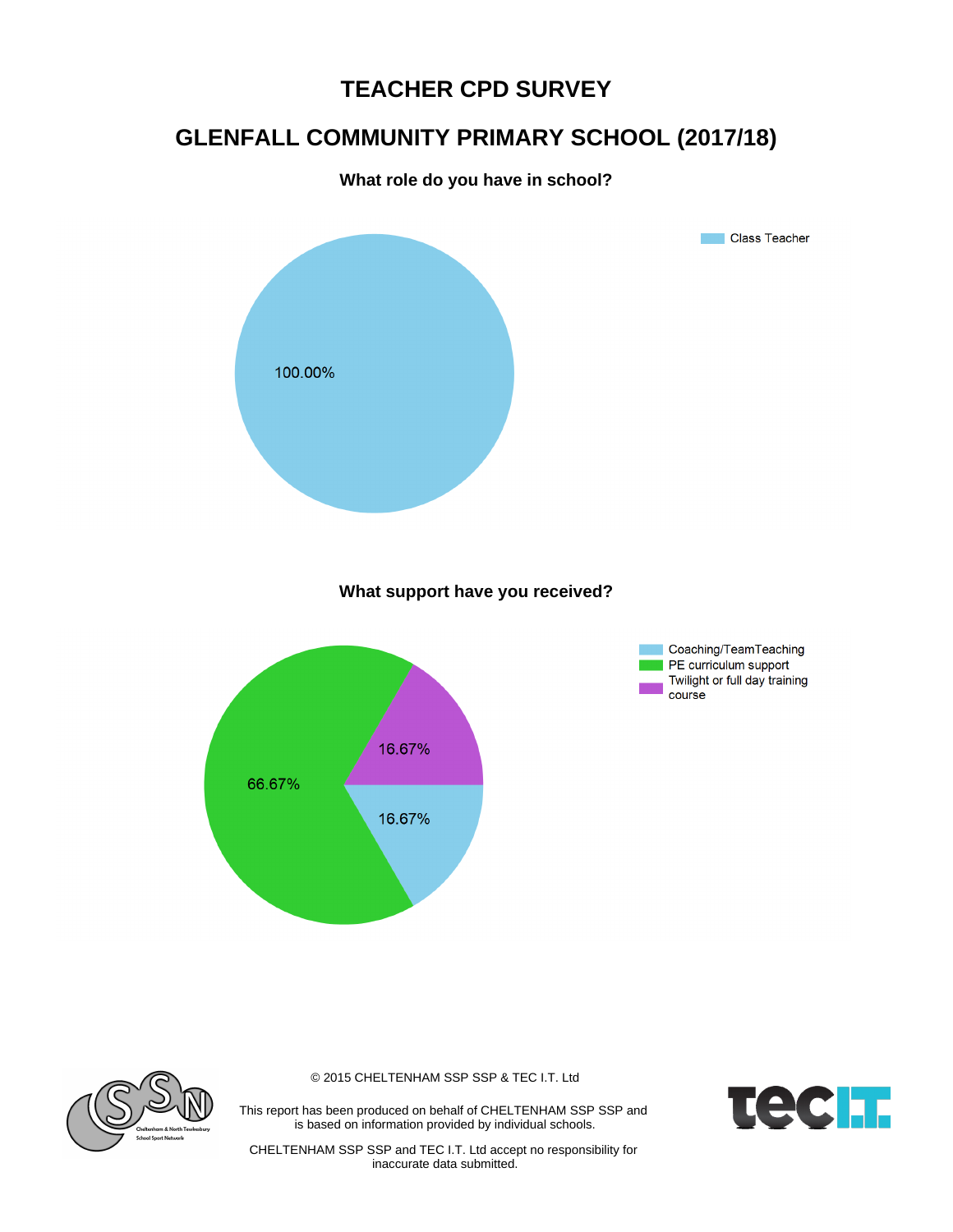**Who were the services / training provided by?**



**How well was the CPD delivered ?**





© 2015 CHELTENHAM SSP SSP & TEC I.T. Ltd

This report has been produced on behalf of CHELTENHAM SSP SSP and is based on information provided by individual schools.

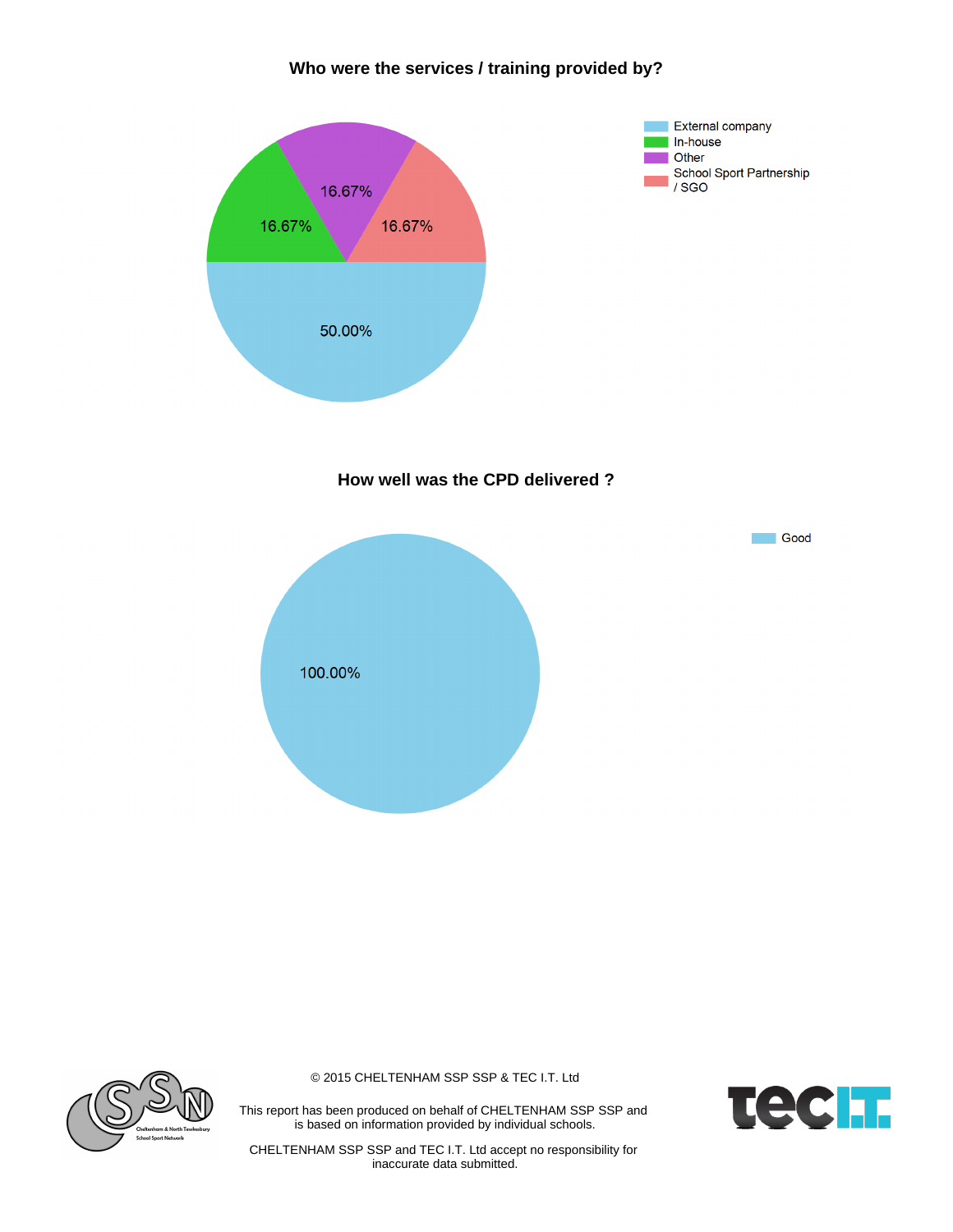**Select activity you received support in?**



**How confident DID you feel at delivering the curriculum area BEFORE training/support?**





© 2015 CHELTENHAM SSP SSP & TEC I.T. Ltd

This report has been produced on behalf of CHELTENHAM SSP SSP and is based on information provided by individual schools.

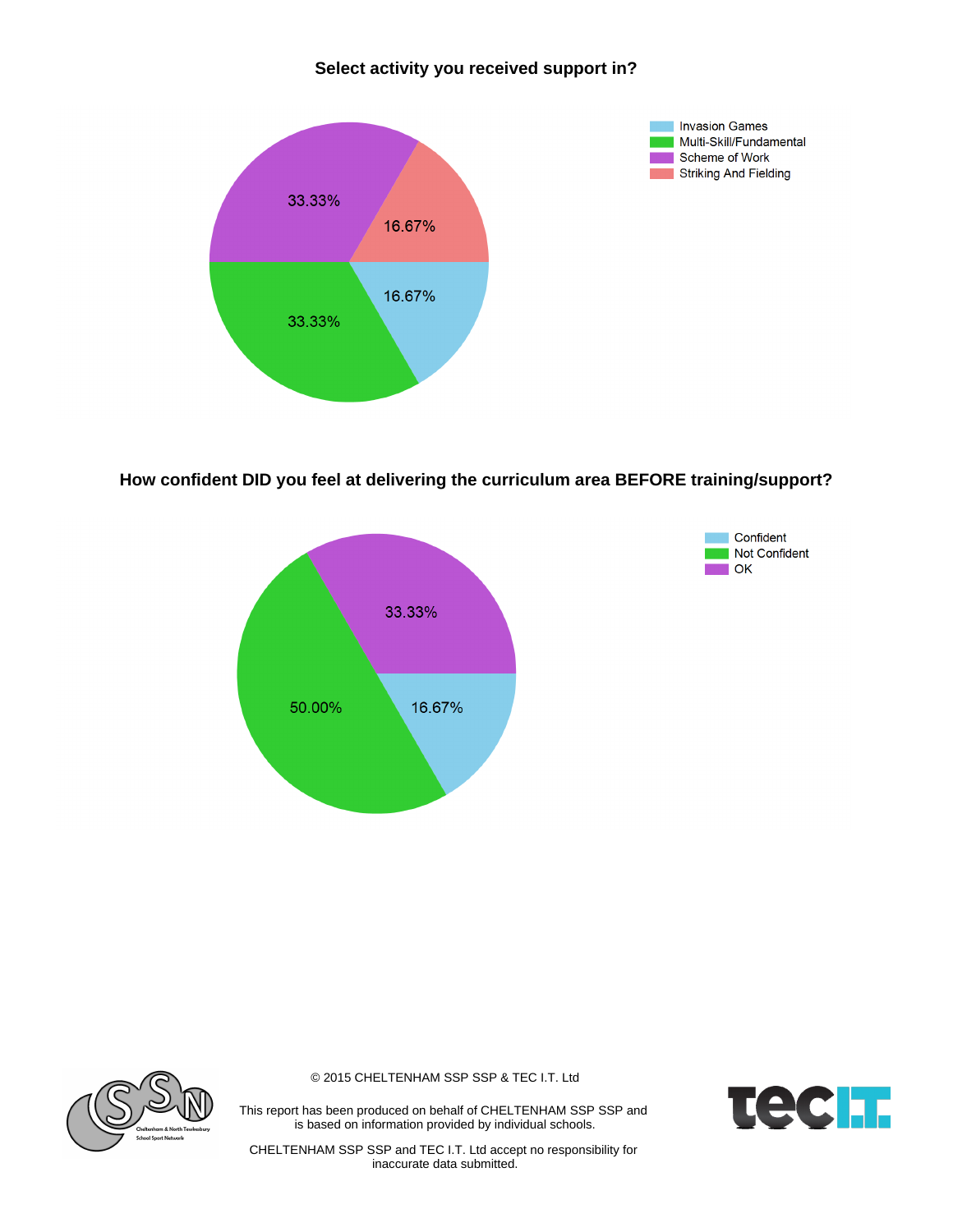**What follow up support would you like?**



**How confident do you NOW feel about teaching the area you have received training/support in?**





© 2015 CHELTENHAM SSP SSP & TEC I.T. Ltd

This report has been produced on behalf of CHELTENHAM SSP SSP and is based on information provided by individual schools.

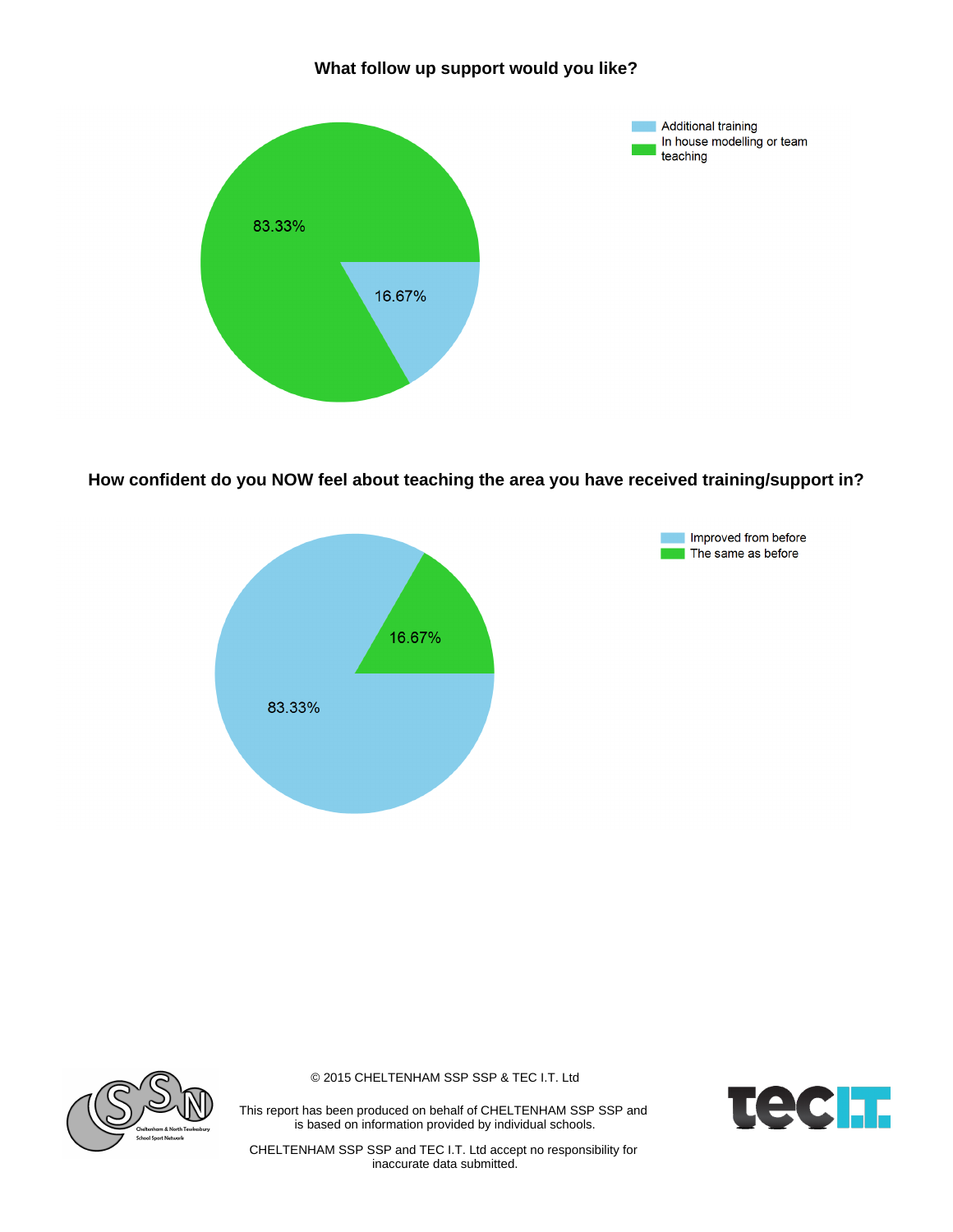**Please now rate your knowledge of the subject area following the support you have received**



**If you were to be observed in the area you have been given support in, how confident would you feel?**





© 2015 CHELTENHAM SSP SSP & TEC I.T. Ltd

This report has been produced on behalf of CHELTENHAM SSP SSP and is based on information provided by individual schools.